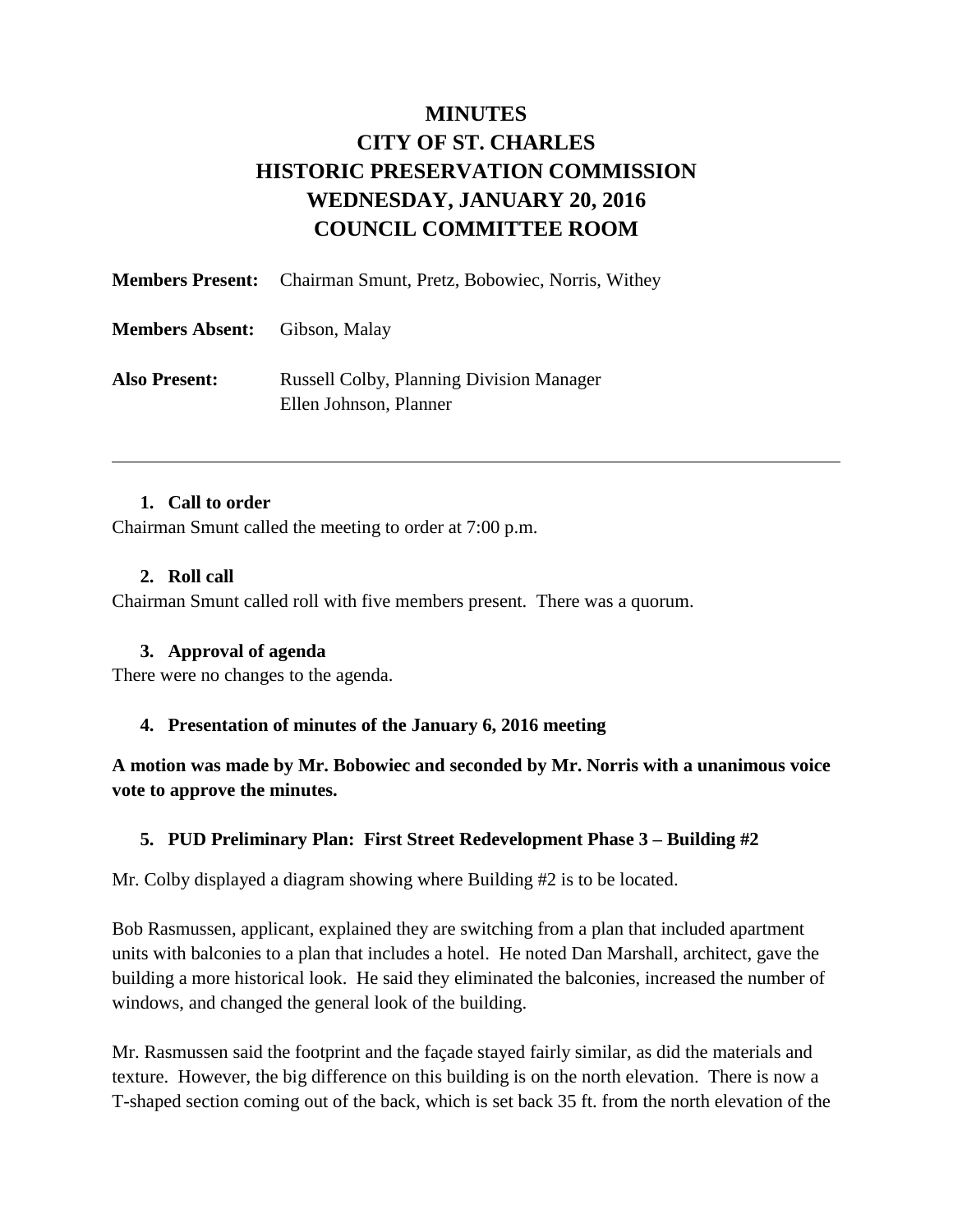main portion of the building and covers most of the north end of the parking garage. This addition to the building will be used for a pool. Their intent is to have a family-oriented hotel, and a franchise hotel would require they have a pool. He said they would still have approximately half of the outdoor dining area they originally had, along with a restaurant on the first floor at the north end of the building.

Chairman Smunt asked if there would be any interest in adding balconies to the river side of the hotel. Mr. Rasmussen said they could do it, but noted he has not seen many hotels with balconies in recent years.

Chairman Smunt asked about their color selection. Mr. Marshall said it was very preliminary. Mr. Rasmussen noted it would most likely be very similar to the previous rendering.

Mr. Pretz asked what category of hotel this would fall into. Mr. Rasmussen said it would be considered upper mid-scale. He mentioned some of the local competition will be the Marriott Courtyard, Hampton Inn, and Hilton Garden Inn.

Mr. Bobowiec asked if it would be difficult to retrofit the building to condos if the hotel was not successful. Mr. Rasmussen confirmed it would be difficult to do and would require a gut rehab, but based on market studies he does not foresee any issues with the hotel being successful.

Mr. Pretz asked for clarification as to what will be located on the first floor. Mr. Rasmussen said the first floor will include the restaurant, lobby, pool and meeting room. The restaurant will be independent of the hotel.

Mr. Colby noted the Commission should hold off on a recommendation until they have the information on all four elevations. At this time, the Commission should provide preliminary feedback on the design that has been presented thus far. He said this item will be brought before the Plan Commission as early as February  $2<sup>nd</sup>$ .

Mr. Pretz asked when construction would begin. Mr. Rasmussen said they expect to start at some point during the summer.

**A motion was made by Mr. Pretz and seconded by Mr. Norris with a unanimous voice vote to table the item.** 

- **6. Additional Business from Commissioners or Staff**
	- **a. Follow-up discussion with St. Charles History Museum**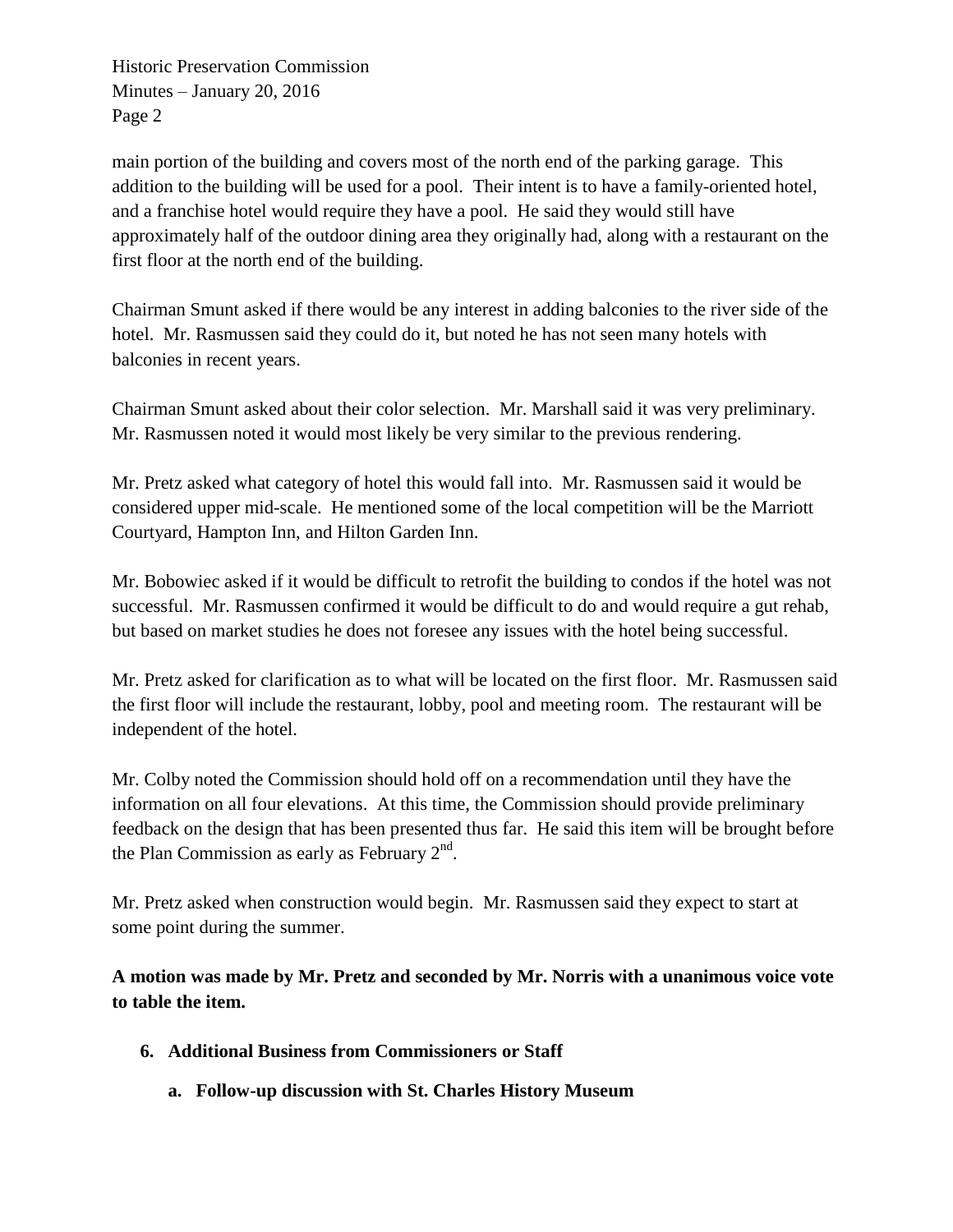Mr. Colby said he and Ms. Johnson met with Alison Costanzo, Executive Director of the St. Charles History Museum, to discuss potential collaboration opportunities between the Historic Preservation Commission and the Museum. He said Ms. Costanzo suggested having a representative from the Commission serve on their Education Committee. Ms. Johnson noted this is their most active committee and they meet once per month, as needed. Mr. Colby said they also discussed collaborating on an educational event at the museum about researching and landmarking houses.

Mr. Bobowiec suggested having some kind of material available in the museum's lobby that promotes the Historic Preservation Commission's web presence on the City's website. Mr. Colby said Ms. Costanzo would like some kind of pamphlet that provides basic information about what landmarking is and how to pursue it.

The Commissioners suggested they check with Mr. Gibson or Ms. Malay to see if either one would be interested in serving on the Education Committee.

Chairman Smunt referred to their previous discussion regarding the historic walking tour app. He felt the Downtown St. Charles Partnership would be the appropriate organization to coordinate a downtown St. Charles app. He noted the Partnership is involved with many local entities which also serve on their Board. Mr. Bobowiec said the City would eventually be the one to manage the app. He said the Partnership could develop it, but the City has the in-house technical support to manage it. Mr. Colby felt the role of the City would be through the Economic Development Division in collaboration with a group such as the Downtown Partnership.

Mr. Bobowiec said promotion/marketing is key in getting the word out about the app.

# **b. Discussion Regarding COA process**

Mr. Colby expressed concern over the administration of the Terms & Conditions checklist, which is proposed to be attached to the COA form. He said something may get overlooked by having the applicant initial every item and then sign it. He felt there might be situations where they sign the COA form, but miss the Terms & Conditions. Mr. Colby said his preference would be to continue to have the applicant sign the COA form and acknowledge they agree to the Terms & Conditions, and then use the Terms & Conditions form as a handout attached to the COA form that can be distributed by the Building Division. He said it could create confusion if the person has to sign their name in multiple spots. Mr. Colby noted the sheet will be handed to people when they apply for a permit. It will be in a different color so it will get noticed.

Mr. Norris suggested having all the required signatures at the end of the document, similar to the way contracts are signed.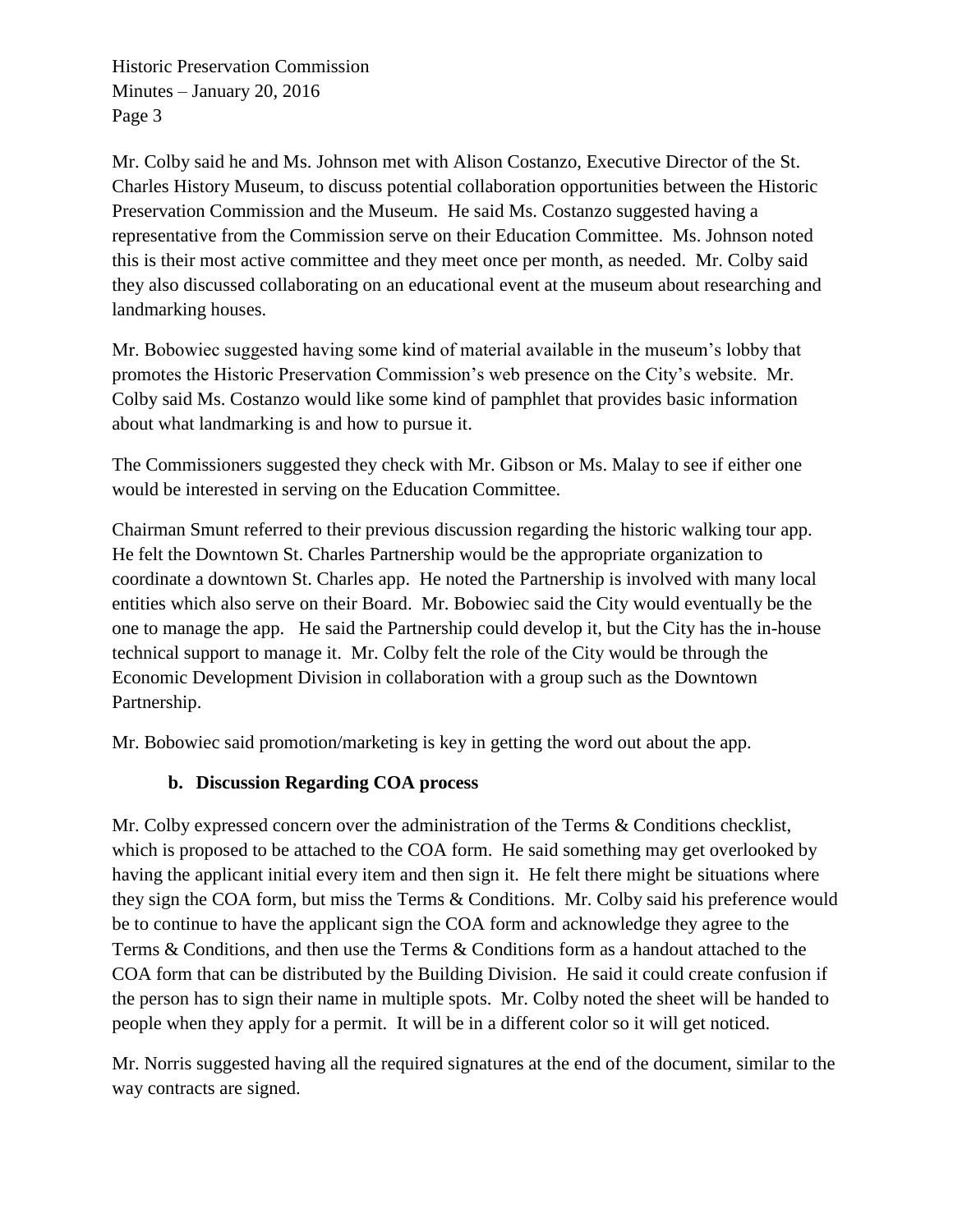Mr. Colby also suggested highlighting the Terms & Conditions at the Historic Preservation Commission meeting and asking if the representative understands it. This gives the representative an opportunity to ask questions. He said the person attending the meeting is the person who represents the application and understands what the Commission's decision was. They should be the one responsible for acknowledging the conditions, not the person picking up the permit.

Mr. Colby said the process would be as follows:

- Applicant receives the Historic Preservation COA Terms & Conditions form when they come in to apply for a permit.
- Applicant is given an opportunity to ask questions at the meeting and is expected to sign off on the terms when they are granted the COA.
- Applicant is given a copy of the signed form when they pick up the permit.

Mr. Bobowiec said by creating this process, it will make it difficult for someone to say they were not aware of their responsibilities.

Mr. Colby said they will start using this form/process beginning with the next meeting.

### **c. Landmarks research**

Mr. Colby provided updated Historic Districts and Landmarks maps. The Commission suggested displaying a poster of the map at the St. Charles History Museum.

## **d. Mail Order Homes**

Mr. Colby presented an updated map that shows a shorter list consisting of 20 verified catalog homes. He noted the map and other materials now posted on the City's website refer to these homes as catalog homes instead of mail-order/kit homes, as requested by Chairman Smunt.

Chairman Smunt suggested they conduct an architectural review of each home to determine its level of significance.

Commissioners asked if showing a picture of the actual catalog model would infringe upon copyright laws. Mr. Colby said he would look into this further.

Mr. Colby noted they still have the list of the "possible" catalog homes to work with. He said they might be able to eliminate some by going out to look at the houses and compare them to the catalog floor plan. He asked if the Commission was interested in splitting up the list and doing some on-site comparisons. Mr. Pretz mentioned he has come across some houses that clearly do not match.